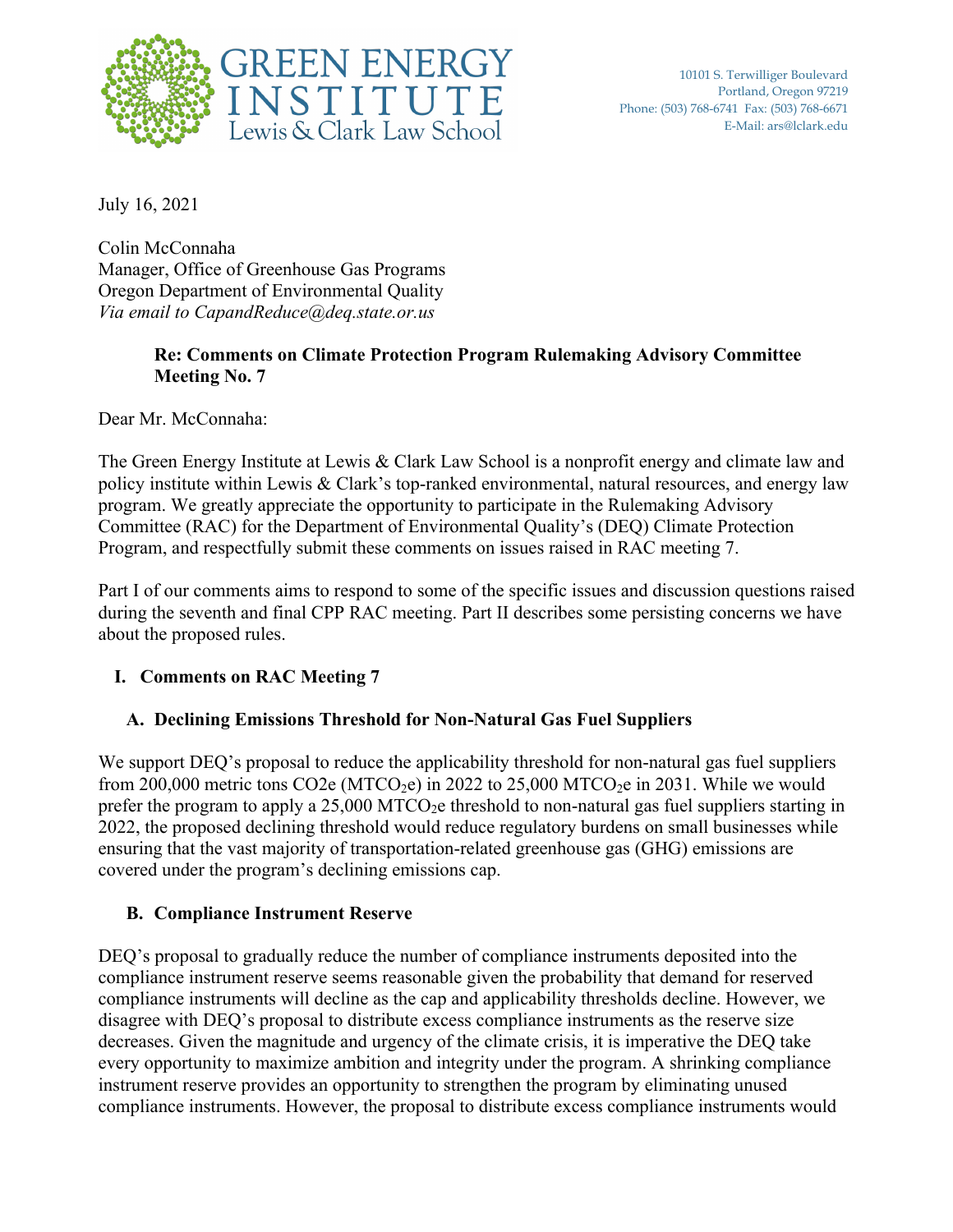not only fail to increase ambition under the program, it would weaken the integrity of the cap and delay progress in reducing emissions. We strongly urge DEQ to *retire* any excess compliance instruments from the reserve.

### **C. The Emissions Cap Trajectory and Targets**

We support DEQ's proposal to establish interim 2035 and final 2050 emissions targets. However, we encourage DEQ to adopt interim and final targets that reflect the emissions reduction goals presented in Governor Brown's Executive Order 20-04 and achieve a 45% reduction in emissions below 1990 levels by 2035 and an 80% reduction in emissions below 1990 levels by 2050. We also want to reiterate our concerns that the program lacks flexibility to adjust the cap downward if emissions decrease more quickly than the cap trajectory declines. We recognize that DEQ aims to provide a certain level of regulatory certainty for covered entities, and we understand that the agency wishes to restrict its discretion to alter the cap on an *ad hoc* basis. However, the program rules should contain objective criteria to either trigger a downward adjustment of the cap or limit compliance instrument distributions if emissions decline at a faster rate than the cap declines. If emissions from a specific industry or sector decline more quickly than the emissions cap, there is a significant risk that the industry or sector will receive an over-allocation of compliance instruments, which would likely delay or deter emissions reductions in other sectors (through trading) or in future compliance periods (through banking). The rules should therefore ensure that no covered entities are allocated more compliance instruments than their reported emissions. We strongly encourage DEQ to include a mechanism for withholding compliance instruments from distribution and/or adjusting the cap downward if the cap exceeds reported emissions by a certain percentage.

## **D. BAER Assessments and Determinations**

We continue to urge DEQ to mandate that sources subject to BAER achieve specified and meaningful reductions in GHG emissions that are consistent with the GHG reduction targets established by statute and EO 20-04. While mandatory emissions reductions from all emitting sectors and sources will be necessary for Oregon to achieve its climate goals, we do appreciate DEQ's proposal to remove the BAER assessment provisions directing sources to rank their preferred BAER strategies or identify strategies a source deems "infeasible" to implement. BAER determinations must be made by applying objective criteria to identify the most effective strategies for maximizing emissions reductions. Covered sources should not have discretion to select BAER strategies that fail to maximize emissions reductions, and we support DEQ's decision to remove these overly subjective considerations from the proposed rules.

However, we do not support DEQ's proposal to consider impacts on the type or quality of goods produced when selecting the specific actions required by a BAER determination. This proposal implies that DEQ will have the discretion to select strategies that will not reflect or achieve the "best available emissions reductions" from a specific source or industry. Is DEQ proposing to make *ad hoc*, subjective determinations that a certain product's value or importance outweighs the societal and environmental need to rapidly reduce GHG emissions in accordance with the best available science? Even when viewed from a purely economic standpoint, this proposal seems designed to place the economic interests of industrial facilities over those of the state as a whole, which has and will continue to incur tremendous costs from the impacts of climate change. And these economic costs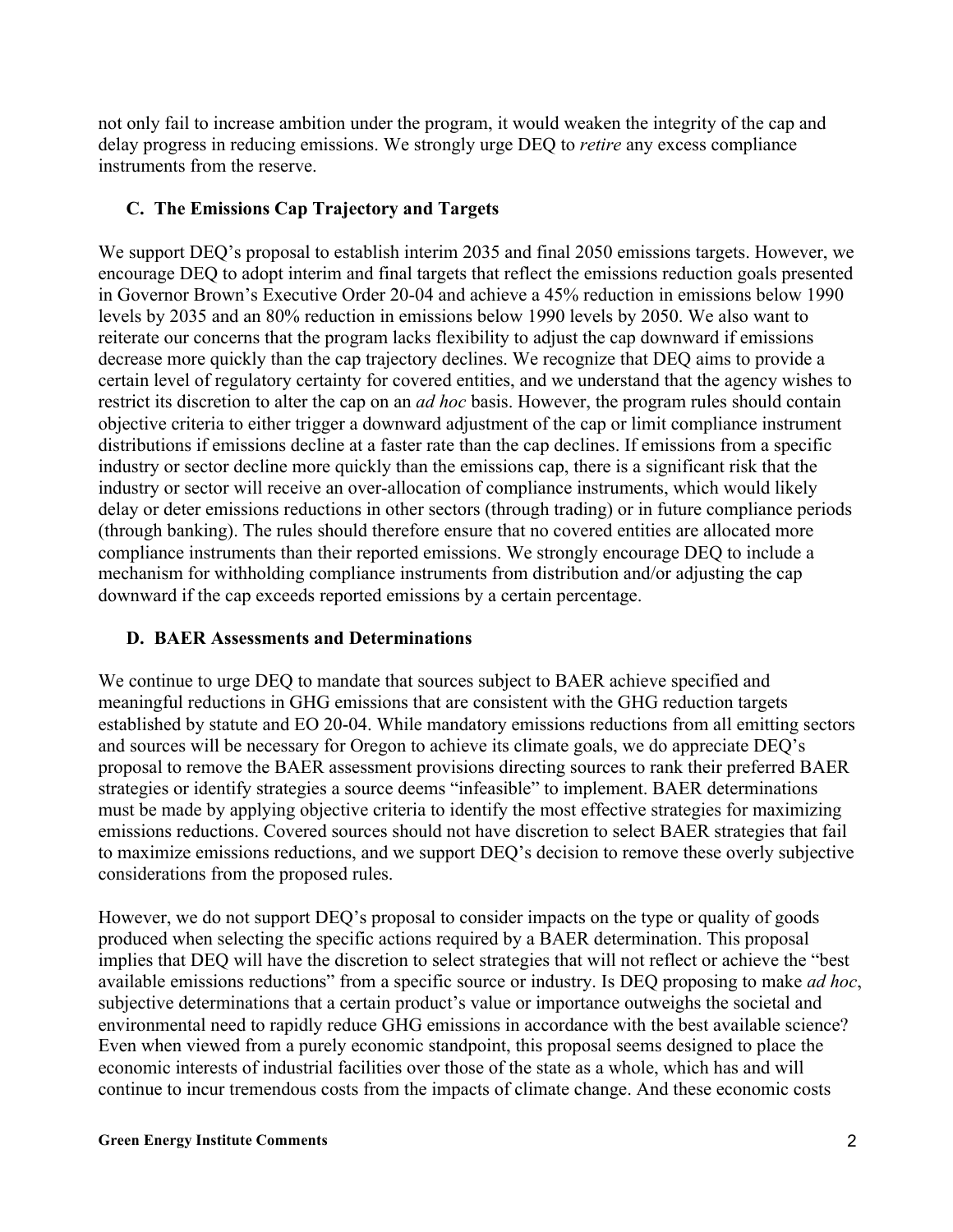are vastly outweighed by the climate impacts on Oregon's communities and natural environment. While it is difficult to assign responsibility for a specific climate event to the emissions from a specific source or industry, it is clear from Oregon's GHG emissions reporting data that certain industries bear a greater share of this responsibility than others. The CPP should not place greater weight on the economic interests of industries that have disproportionately contributed to the climate crisis than it does on the communities and individuals that are disproportionately impacted by the climate crisis.

To maintain the integrity of the program, we encourage DEQ to reject the proposal to consider impacts on the type or quality of goods produced when making BAER determinations. We also strongly encourage DEQ to impose mandatory GHG emissions limits on stationary sources subject to BAER that are consistent with the GHG reduction targets established by statute and EO 20-04.

#### **E. Community Climate Investments**

We appreciate DEQ's efforts to strengthen the Community Climate Investments (CCI) program by clarifying the prioritization of projects that achieve significant GHG emissions reductions, reduce copollutant emissions, and benefit impacted and Black, Indigenous, and People of Color (BIPOC) communities. DEQ's proposal to achieve one-to-one GHG reductions on an aggregate basis, rather than a project-by-project basis, seems like a reasonable approach to ensure that CCI projects achieve the dual objectives of reducing emissions and benefiting impacted communities. We also want to express our strong support for the requirement that CCI projects reduce GHG emissions. During the rulemaking process, many stakeholders, including regulated fuel suppliers, timber and agricultural industries, and forest and land use advocates, have pressured DEQ to extend CCI eligibility to carbon sequestration projects that offset, rather than reduce, emissions from fossil fuels and other industrial processes. We have significant concerns about the potential for sequestration projects to achieve real, measurable, additional, verifiable, and permanent offsets of fossil carbon emissions. Given the urgency of the climate crisis, we strongly urge DEQ to retain the current CCI eligibility requirements.

We want to emphasize that the biogenic process of carbon sequestration is incredibly important for mitigating the impacts of human-caused climate change, and we support efforts to increase carbon sequestration through other state agencies and programs. However, there are important distinctions between the process of carbon sequestration and the use of carbon sequestration *offsets* as a compliance mechanism under GHG reduction programs like the CPP. Most significantly, carbon offsets do not prevent fossil GHG emissions, nor do they reduce atmospheric GHG concentrations. Under perfect conditions, carbon offsets result in climate inertia: one ton of fossil GHGs is emitted into the atmosphere, and one ton of carbon is sequestered through natural processes. Under other less-than-perfect conditions that are more common in the real world, carbon offsets achieve less neutral outcomes. Many carbon offset projects *delay* climate progress: one ton of fossil carbon is emitted today, and one ton of carbon is sequestered years or even decades in the future. Carbon offset projects also have the potential to *contribute* to climate change by failing to permanently offset the fossil emissions they were issued for. This is becoming more common as forest offset projects succumb to wildfires, illegal deforestation, or other human or natural causes. And carbon sequestration projects can fail to achieve offsets that are additional (*e.g.,* offset credits are given for projects that already existed or would have occurred regardless of their sequestration potential) or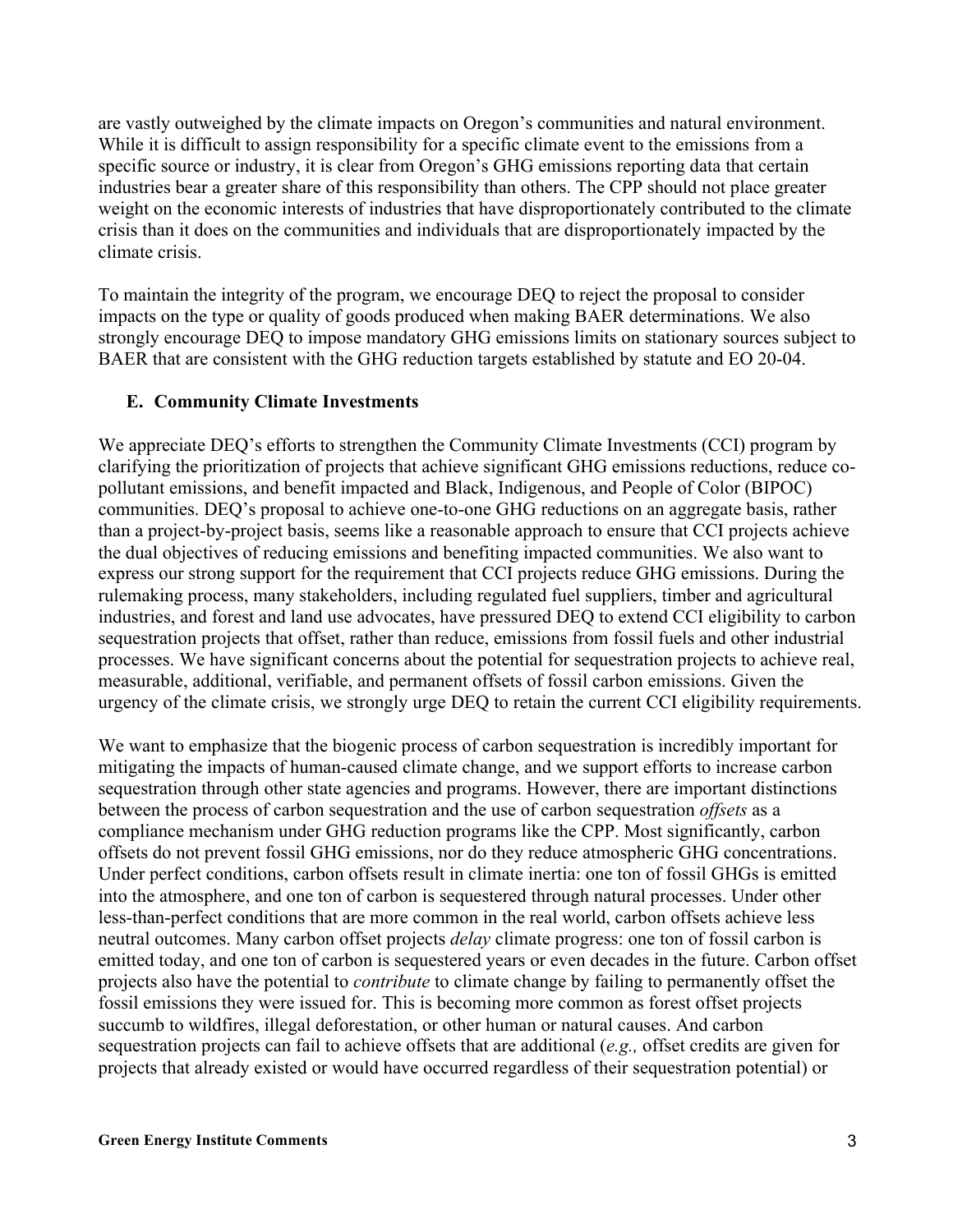real, measurable, and verifiable (*e.g.,* a project's sequestration potential is over-estimated or underrealized, or cannot be verified by third-party auditors).

Due to the potential for carbon sequestration projects to delay climate progress or even contribute to climate change, carbon offsets are an inappropriate mechanism for demonstrating compliance with the CPP, and sequestration projects should not be eligible for CCI credits under the program. However, we encourage DEQ to collaborate with other state agencies and public and private stakeholders to identify opportunities to increase carbon sequestration on Oregon's public and working lands. We also encourage DEQ to monitor biogenic carbon emissions resulting from wildfires and other climate events. If these emissions continue to increase at current rates, DEQ should consider lowering the CPP's interim or final emissions targets to help mitigate the rise in biogenic carbon emissions.

## **F. Compliance Instrument Distribution**

We are very concerned by DEQ's recent proposal to include emissions from biofuels in its compliance instrument distribution methodology. DEQ has indicated that replacing fossil fuels with biofuels represents a potential compliance pathway for regulated fuel suppliers, and it is unclear why DEQ should provide an extra incentive to pursue this one form of compliance over any other compliance activities. What is the rationale for allocating additional compliance instruments for biofuels, but not for compliance strategies that reduce demand for fossil fuels, such as electrification or energy efficiency?

Moreover, because DEQ lacks authority to regulate carbon emissions from biofuel combustion, it would be inappropriate to distribute compliance instruments for biofuel emissions that are not and will not be subject to regulation under the program. This proposal is particularly concerning given the fact that biofuel combustion *does* produce GHG emissions (though these emissions will not be covered under the cap), while many other compliance options *do not* produce GHG emissions. To illustrate the implications of this proposal, consider a hypothetical example where two natural gas utilities each emit 100 tons of  $CO<sub>2</sub>$ . If utility A reduces its emissions by 50 tons by investing in energy efficiency, and utility B reduces emissions by 50 tons by replacing a portion of its fossil natural gas with "renewable" natural gas (RNG), both utilities will have regulated emissions of 50 tons CO2. In reality, however, utility B's real-world emissions will be higher than 50 tons, because RNG emits carbon when combusted. Despite this discrepancy in real-world emissions and Oregon's regulatory exemption for biogenic emissions, DEQ is proposing to include utility B's RNG emissions in its calculations for determining each utility's proportional compliance instrument distributions. Thus, while both utilities have regulated emissions of 50 tons, utility A would receive fewer compliance instruments for the following compliance period, and utility B would receive *additional* compliance instruments. Under this scenario, utility B could potentially receive *more* than 50 compliance instruments, which would effectively exempt utility B from any compliance obligations and grant it excess compliance instruments to bank or trade. This outcome would effectively penalize utility A for investing in energy efficiency rather than RNG, despite utility A's lower real-world emissions.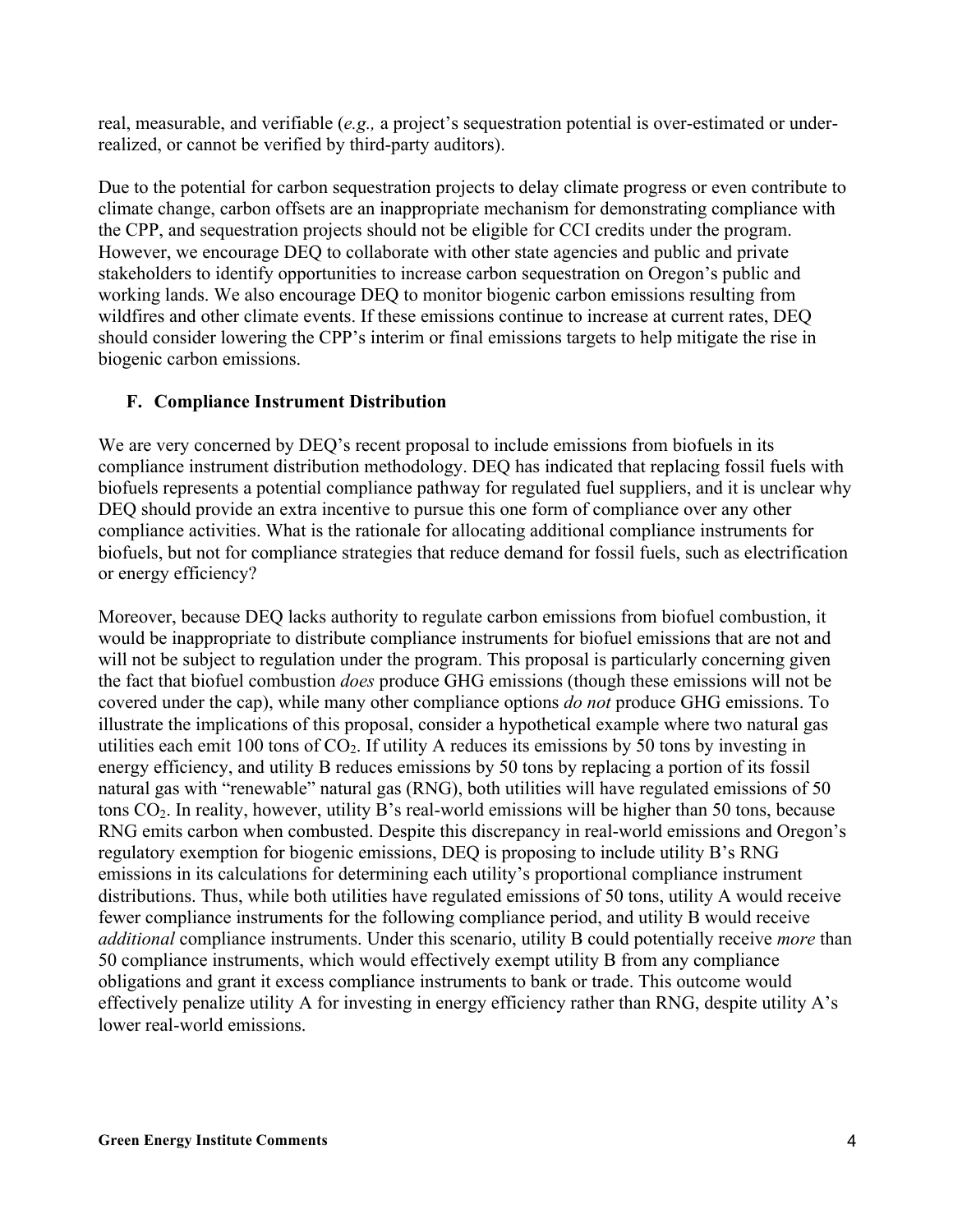We encourage DEQ to retain its previous proposal to distribute compliance instruments on the basis of entities' proportional (anthropogenic) GHG emissions, and strongly urge DEQ against including biofuel emissions in its compliance instrument distribution methodology.

## **G. Enforcement**

We support DEQ's proposed enforcement approach, including the clarification that each metric ton of emissions that is not accompanied by a compliance instrument or CCI credit will represent a separate violation. We also appreciate the clarifications that operating without a CPP permit and failing to comply with a permit or BAER requirements will constitute Class I violations of the CPP.

# **II. Additional Comments on the Proposed Rules**

We want to reiterate some of the key concerns and recommendations we have raised in previous comments submitted throughout the rulemaking process. The currently proposed exemptions for certain stationary source emissions and the permissive treatment of emissions from new industrial facilities undermine the integrity and ambition of the CPP. Moreover, these provisions present serious equity concerns and raise doubts about the program's ability to protect vulnerable communities and populations. We urge DEQ to remove these constraints from the draft rules and add additional safeguards to prevent future increases in stationary source emissions and ensure that all sources and sectors under DEQ's jurisdiction achieve meaningful emissions reductions that are consistent with Oregon's climate targets.

## **A. Eliminate Exemptions for Emissions Under DEQ's Jurisdiction**

Because many GHG-emitting sectors and processes are exempt from emissions regulations under state law, Oregon will only achieve its climate targets if the CPP covers emissions from as many sources and sectors as possible. However, the current iteration of the proposed rules includes exemptions for emissions from natural gas-fired power plants that are not otherwise regulated under the 100% Clean Electricity mandates established by HB 2021, emissions from the combustion of liquid fuels or propane by industrial facilities, and emissions from stationary sources that are owned and operated by interstate pipeline companies. These exemptions present serious equity concerns for the communities that are disproportionately impacted by the emissions from these facilities.

We strongly urge DEQ to strengthen the CPP's equity protections and increase the ambition and integrity of the program by eliminating the exemptions for unregulated, merchant-owned power plants; stationary source emissions from the combustion of liquid fuels or propane; and stationary sources owned or operated by an interstate pipeline. DEQ has legal authority to regulate emissions from these stationary sources, and the agency should exercise this authority and regulate these significant sources of emissions under the CPP.

## **B. Deter Development of New Stationary Sources That Would Undermine Oregon's Climate Progress**

If new, emissions-intensive industrial facilities come online in Oregon after the CPP goes into effect, the emissions from these facilities would present significant equity impacts, threaten the integrity of